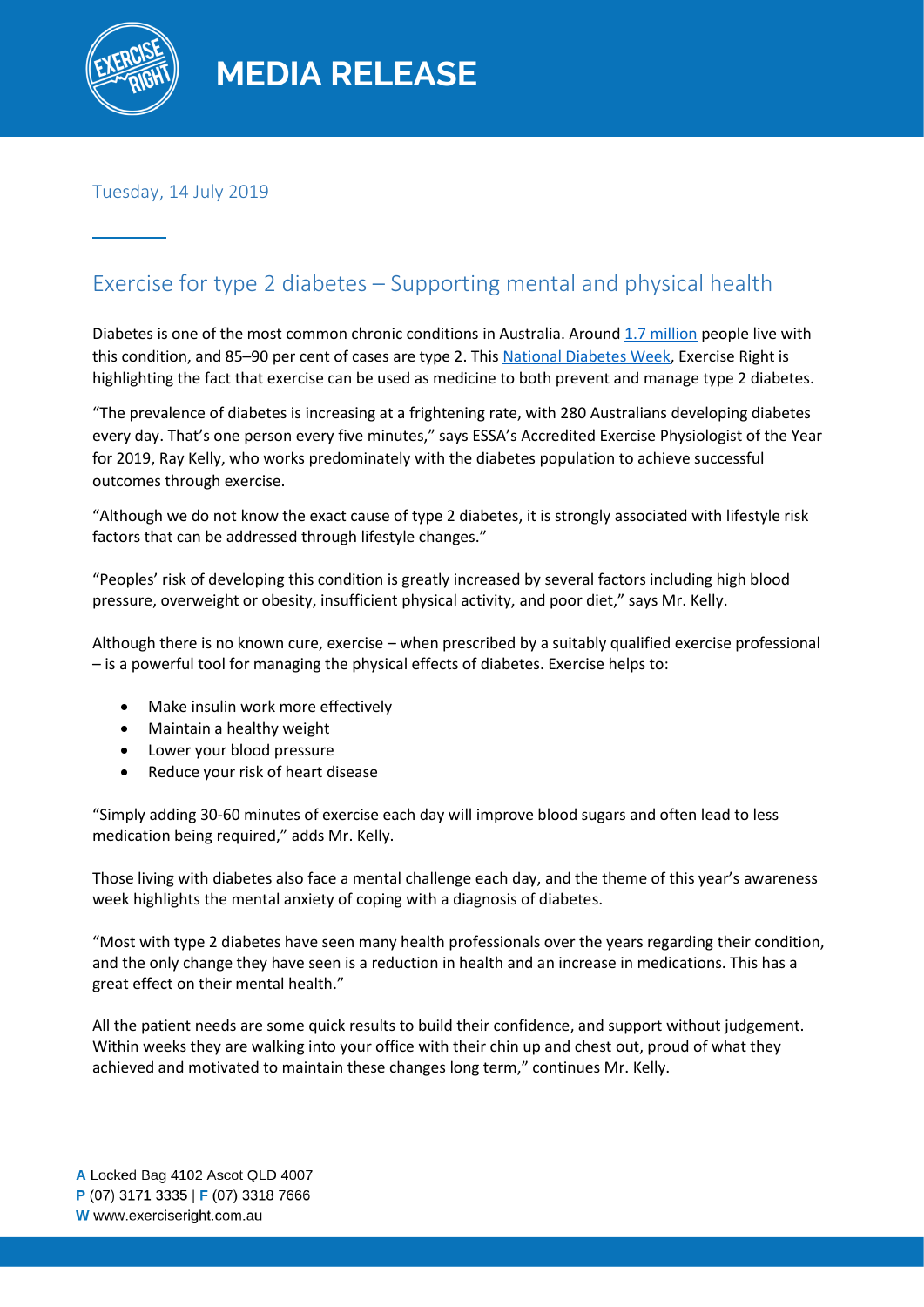

**MEDIA RELEASE** 

It's important that Australians understand the value of seeking advice from an expert when it comes to exercising with diabetes.

Accredited Exercise Physiologists are university-qualified allied health professionals who have the skills and knowledge to prescribe exercise as medicine for those living with chronic conditions like diabetes.

There's over 6,000 Accredited Exercise Physiologists around Australia, and this National Diabetes Week, we're encouraging those living with diabetes to seek help and advice when it comes to their individual exercise needs. Exercise & Sports Science Australia (ESSA) offer a search function which allows individuals t[o find their local expert.](https://www.essa.org.au/find-aep)

### **Case Study – Managing Diabetes with Exercise**

Alex was diagnosed with diabetes during a hospital stay in October 2019. He was suffering from depression, sleep apnoea and heart disease, and he weighed 125kg.

Instead of allowing the diagnosis to wear him down, Alex was driven to find a way to deal with all of his conditions. Alex spoke to his GP and was referred to an Accredited Exercise Physiologist who could prescribe him with an exercise program individualised just for him and his health.

Tanya Barnett, Accredited Exercise Physiologist and Director at Coordinated Fitness started working with Alex to develop a safe and effective exercise program that would assist with all his health conditions and give him a better quality of life.

"The benefits of exercise for patients living with diabetes [are] numerous. Our main focus is trying to maintain and mange blood sugar levels through exercise and also build strength so that the increased muscle mass can help them with managing their blood sugar levels," said Tanya.

Since October 2019 to July 2020, Alex has successfully lost 25kg; his muscle mass has increased from 69.9kg to 73.3kg; his body fat is down 7%; his fasting blood sugar levels are down from 10.2mmol/L to 6.5mmol/L; his HbA1c is down from 7.2mmol/mol to 5.2 mmol/mol; and his blood pressure is down from 138/97 to 122/82.

"I've lost 25kgs, my blood sugar is normal, my heart is perfect according to my doctor and my psychiatrist says I seem the most calm he's seen me in 10 years," said Alex.

"Accredited Exercise Physiologists are such an important part of the team. In my experience, I would never have been able to get my blood sugar down to where it is with just medication," Alex continued.

View Alex['s full story in the vid](https://vimeo.com/438029607)eo here.

### **/Ends**